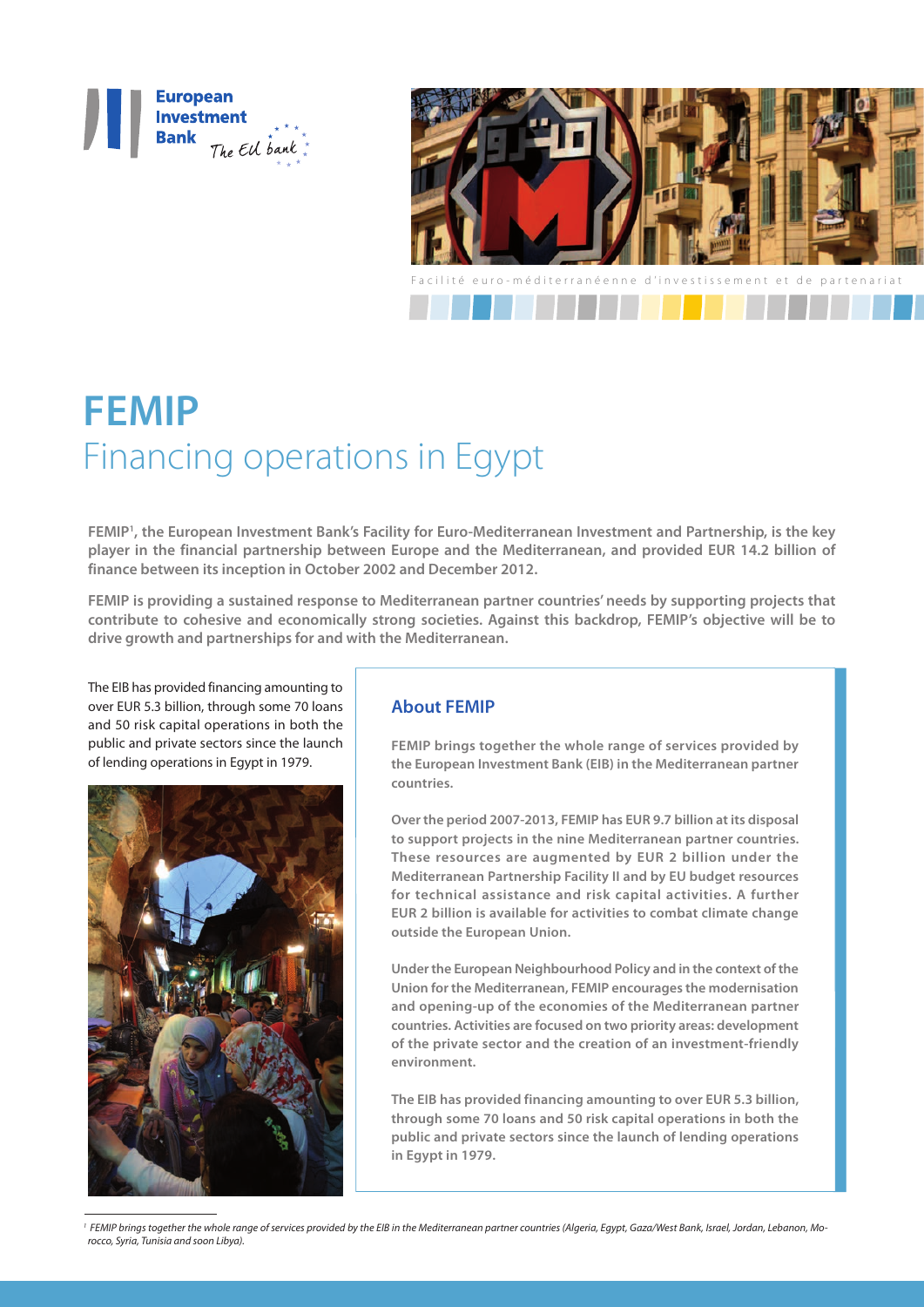## **The EIB in Egypt: a multisectoral approach**

EIB financing in Egypt goes to the energy, water and environment, industry and transport sectors and to support for small and medium-sized enterprises (SMEs):

- Energy: With lending amounting to about EUR 3 billion, this sector has been by far the largest beneficiary of EIB loans. EIB financing in Egypt has contributed to major investment in power generation, transmission and distribution, the storage, export and bulk transmission of natural gas, as well as oil refining. In 2010 the Bank provided EUR 300 million for the construction of a 1 500 MW gas-fired combined-cycle plant in the Nile estuary area northwest of Cairo. The project is expected to contribute to meeting growing electricity demand with a lower environmental impact than other fossil fuel-based alternatives.
- Water and the environment: EUR 293 million has gone to finance projects in the water supply and wastewater/sanitation sector, as well as irrigation.
- Transport: EUR 650 million has been lent to port projects, highways and the upgrading of air transport (modernisation and extension of the airline fleet) and urban transport.
- Industry: EUR 1.1 billion has been provided for industrial projects, including petrochemical plants, a large-scale ceramics factory, an aluminium plant and an integrated flat steel plant.
- Small and medium-sized enterprises: Up to EUR 190 million worth of credit lines to local banks has been channelled to private sector ventures in Egypt for capital investment in the industry, agro-

industry, health, education, service and high-tech sectors.

- Risk capital: EUR 111 million has been provided to support the private equity operations of Egyptian enterprises, including SMEs undergoing modernisation for enhanced competitiveness. Operations implemented include direct equity investments in mid-sized private companies, investment funds and coinvestments with local financial intermediaries. Private equity operations concern the industry, tourism and agribusiness sectors.
- In addition, over EUR 7 million of technical assistance grants have been provided to Egypt for consultancy services to support the preparation and implementation of projects, mainly in the financial and environmental sectors.

# **Contributing to social and community development**

**In 2012 the EIB signed a EUR 45 million loan with the Social Fund for Development for an integrated Community Development Programme. This programme will help support community development, primarily in urban areas, including social and community services, basic infrastructure, housing improvement, as well as microenterprise and SME development. The programme's objective is to create more sustainable communities, improve standards of living and generate employment for socially disadvantaged segments of the population living in and around urban centres in Egypt.** 



## **Sectoral breakdown of FEMIP activity in Egypt (1979-2012): EUR 5.3 billion**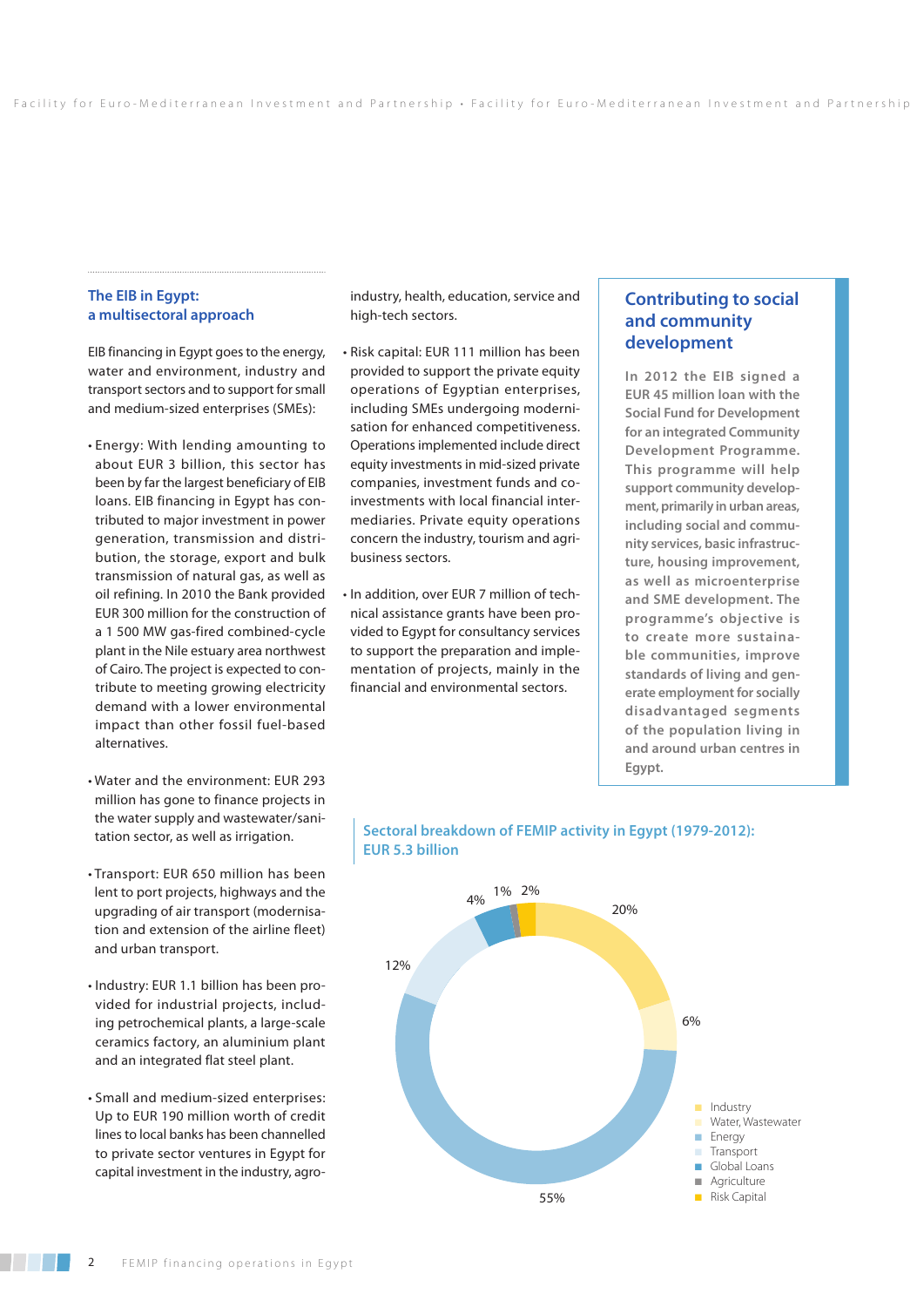

# **Extending Cairo's Metro Network**

**In 2012 the EIB contributed EUR 200 million to the 17 km extension of Line 3 (Phase 3) of the Cairo Metro to serve the main transportation corridors of urban greater Cairo. The project is expected to greatly reinforce the public transport system, promote a positive shift from private cars and alleviate congestion and associated environmental problems. It will also improve general accessibility for the socially disadvantaged. The project is making a significant contribution to mitigating climate change.**

# **EIB's Cairo Office**

**The EIB's regional office in Cairo was the first to open outside Europe, in 2003, underlining the Bank's commitment to supporting Egypt and the region. It** 

- **ensures coordination with local authorities, borrowers, the banking sector and lenders;**
- **helps to identify and pre-screen new projects, especially those focusing on the private sector;**
- **optimises project monitoring and disbursement activities; and**
- **facilitates the implementation of FEMIP technical assistance programmes.**



## **A forum for dialogue**

FEMIP involves the Mediterranean partner countries in its lending policy guidelines through constructive discussions on economic, financial and sectoral matters. This dialogue operates at three levels:

- the FEMIP Ministerial Meeting, which brings together once a year the Euro-Mediterranean Ministers of Economy and Finance;
- the FEMIP Advisory Committee, which is composed of representatives of the Member States, the Mediterranean countries and the Commission. This meets several times a year and has the remit of discussing FEMIP's strategy, approving its annual report and issuing opinions on the launch of new financial products;
- the FEMIP Conferences, which bring together twice a year representatives from the private and public sectors and civil society, academics and experts to discuss topics relating to regional integration and economic development in the Mediterranean partner countries.